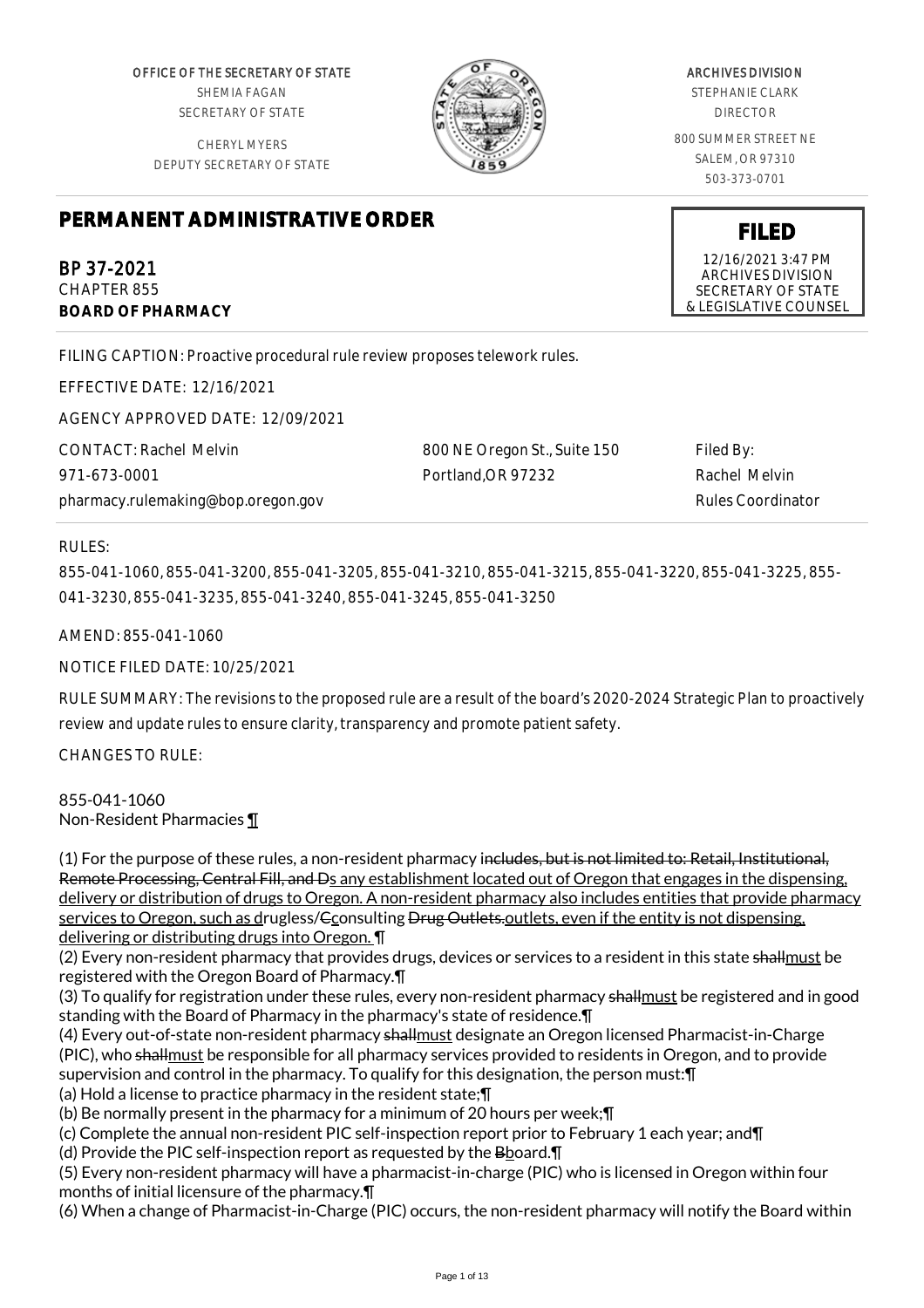ten business days and identify a contact person. The pharmacy will have an Oregon licensed PIC employed within 90 days. The contact person must be a licensed pharmacist in the pharmacy's state of residence and is responsible for the following:¶

(a) Supervision of pharmacy staff and ensuring compliance with laws and rules; and¶

(b) Responding to Board correspondence and inquiries.¶

(7) A new Pharmacist-in-Charge must be appointed, and communication made to the Bhoard within 90 days, or the non-resident pharmacy will cease drug distribution and provision of pharmacy services in Oregon.

Statutory/Other Authority: ORS 689.205

Statutes/Other Implemented: ORS 689.151, ORS 689.155, ORS 689.225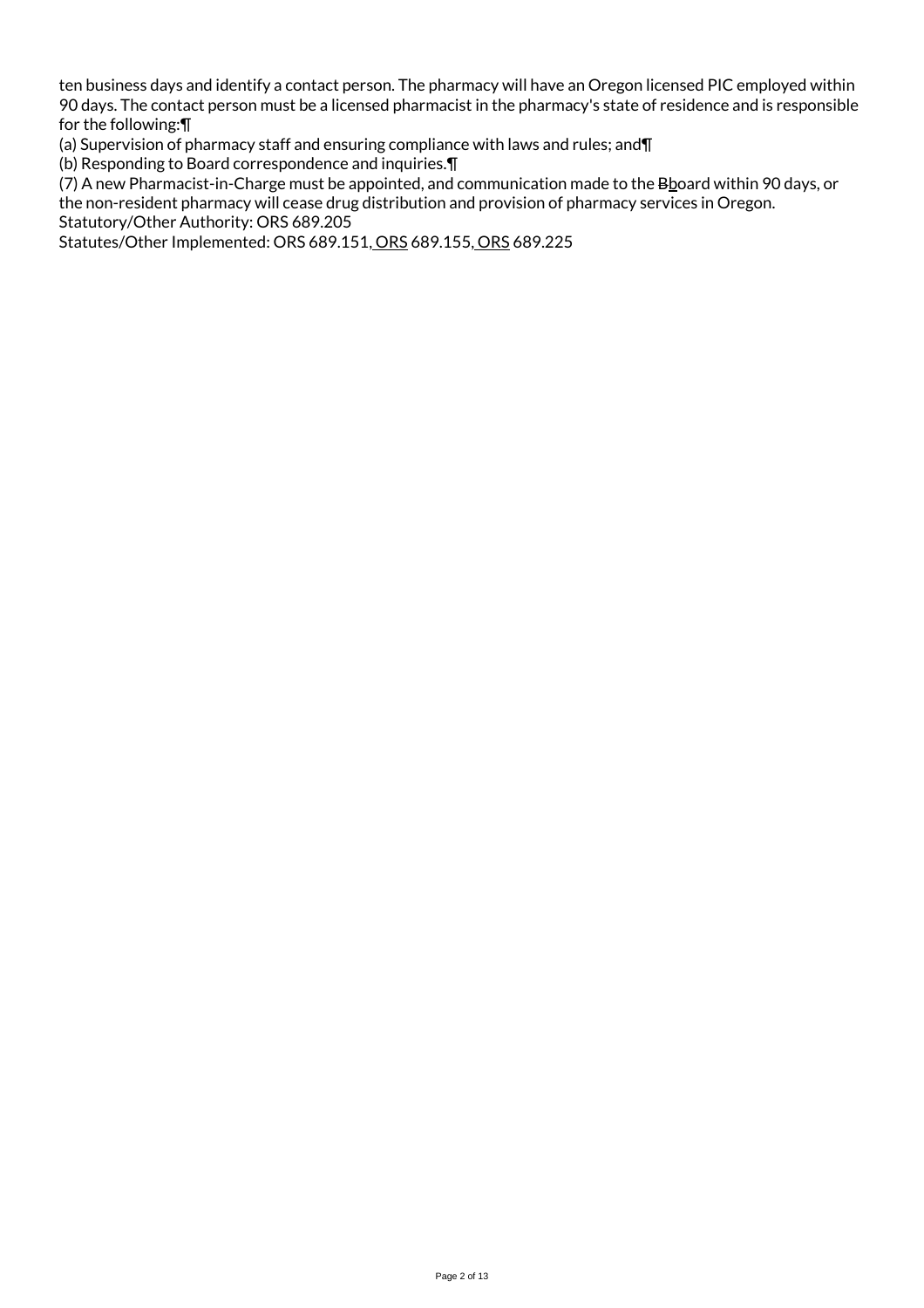#### NOTICE FILED DATE: 10/25/2021

RULE SUMMARY: OAR 855-041-3200 through OAR 855-041-3250: Rules permit a pharmacist, pharmacy intern or pharmacy technician to work remotely at a secured off-site, non-pharmacy location on behalf of a drug outlet.

CHANGES TO RULE:

855-041-3200 Telework: Purpose and Scope The purpose of OAR 855-041-3200 through OAR 855-041-3250 is to provide minimum requirements for pharmacy services conducted via telework. Statutory/Other Authority: ORS 689.135, ORS 689.151, ORS 689.205 Statutes/Other Implemented: ORS 689.155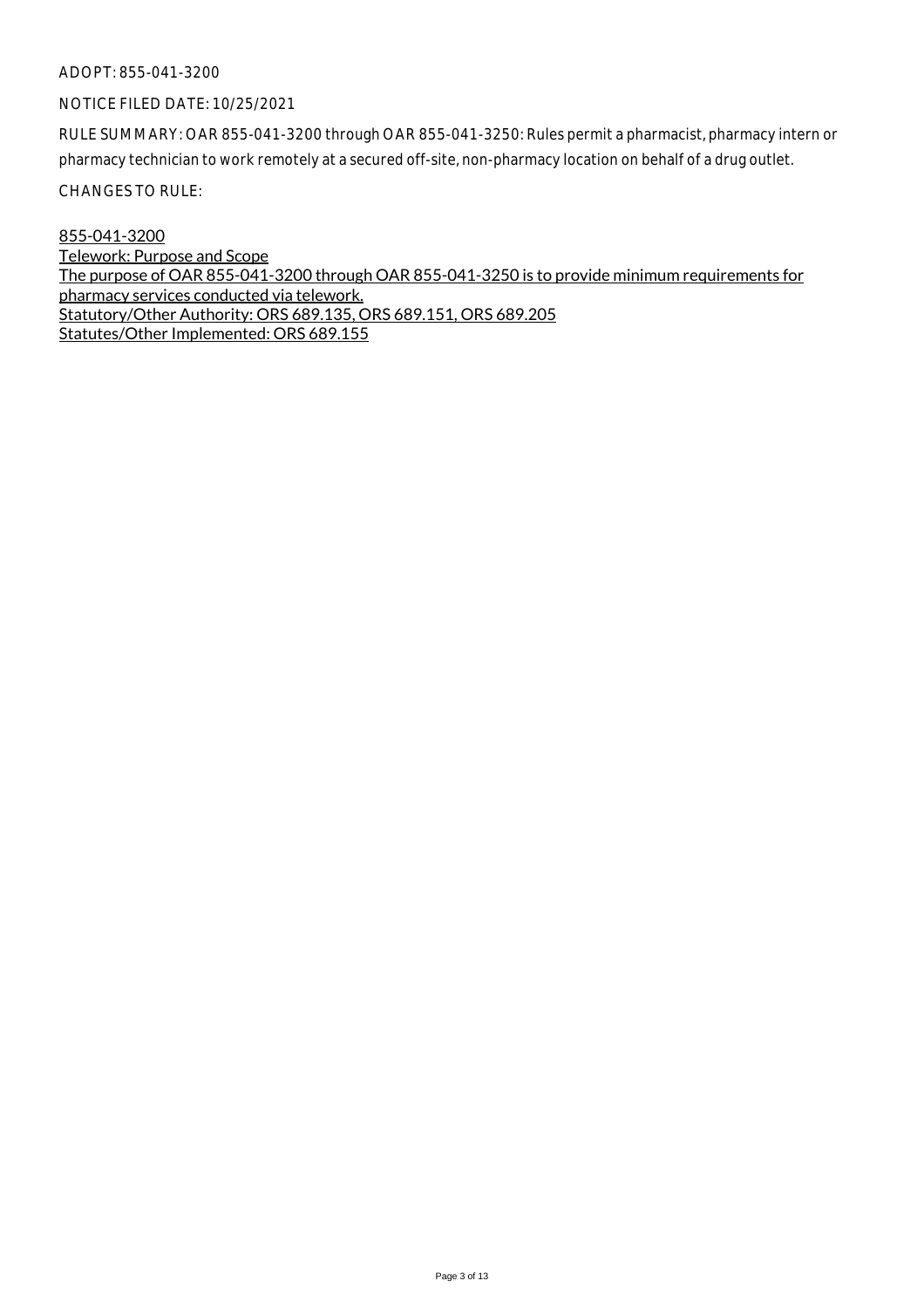#### NOTICE FILED DATE: 10/25/2021

RULE SUMMARY: OAR 855-041-3200 through OAR 855-041-3250: Rules permit a pharmacist, pharmacy intern or pharmacy technician to work remotely at a secured off-site, non-pharmacy location on behalf of a drug outlet.

CHANGES TO RULE:

#### 855-041-3205

#### Telework: Definitions

(1) "Telework" means the practice or assistance in the practice of pharmacy physically located outside of a registered drug outlet when working as an employee of an Oregon registered drug outlet in a telework site. ¶ (2) "Telework Site" means a location that is not a registered drug outlet where an Oregon licensed Pharmacist may practice pharmacy and an Intern or Certified Oregon Pharmacy Technician may assist in the practice of pharmacy as employees of an Oregon registered drug outlet. Statutory/Other Authority: ORS 689.135, ORS 689.151, ORS 689.205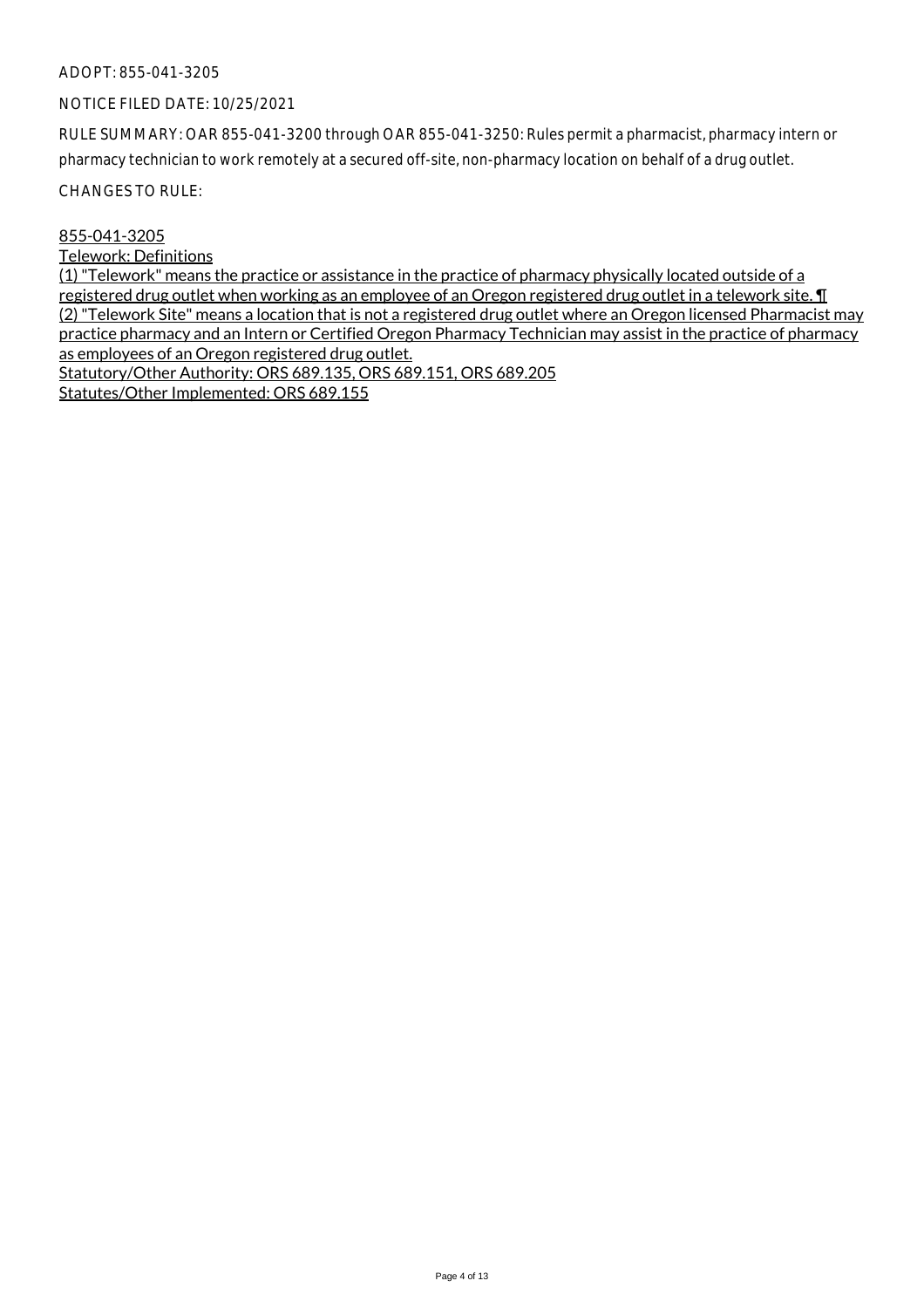#### NOTICE FILED DATE: 10/25/2021

RULE SUMMARY: OAR 855-041-3200 through OAR 855-041-3250: Rules permit a pharmacist, pharmacy intern or pharmacy technician to work remotely at a secured off-site, non-pharmacy location on behalf of a drug outlet.

CHANGES TO RULE:

855-041-3210 Telework: Registration The Oregon registered Drug Outlet Pharmacy and the Pharmacist-in-charge of the Drug Outlet Pharmacy are responsible for all licensees engaging in the practice of pharmacy or assisting in the practice of pharmacy from Telework Sites. Statutory/Other Authority: ORS 689.135, ORS 689.151, ORS 689.205 Statutes/Other Implemented: ORS 689.155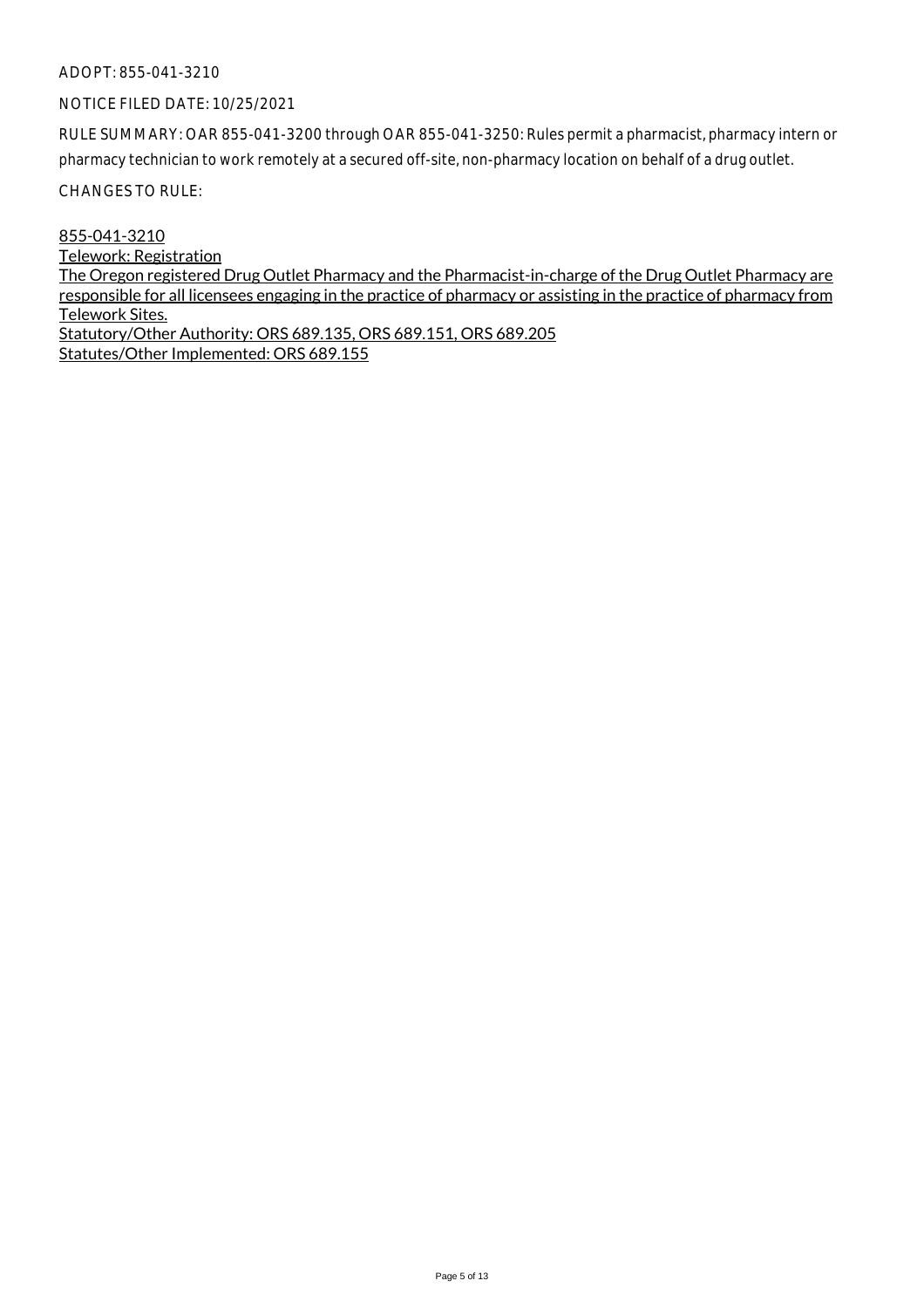#### NOTICE FILED DATE: 10/25/2021

RULE SUMMARY: OAR 855-041-3200 through OAR 855-041-3250: Rules permit a pharmacist, pharmacy intern or pharmacy technician to work remotely at a secured off-site, non-pharmacy location on behalf of a drug outlet.

CHANGES TO RULE:

# 855-041-3215

Telework: General Requirements

(1) Each Oregon registered Drug Outlet Pharmacy and Pharmacist-in-charge of a Drug Outlet Pharmacy must ensure that Interns and Certified Oregon Pharmacy Technicians working from a Telework Site work under the supervision, direction and control of an Oregon licensed Pharmacist.¶

(2) A Pharmacist that engages in the practice of pharmacy and an Intern or Certified Oregon Pharmacy Technician that assists in the practice of pharmacy from a Telework Site for any person or facility located in Oregon must:¶ (a) Be licensed by the board; and  $\P$ 

(b) Comply with all applicable federal and state laws and rules.¶

(3) Drugs and devices may not be at a Telework Site.¶

(4) The Oregon registered Drug Outlet Pharmacy and the Pharmacist-in-charge of a Drug Outlet Pharmacy must:¶

(a) Have a written agreement that includes all conditions, duties and policies governing the licensee engaged in telework activities; ¶

(b) Maintain a continuously updated list of all licensees engaged in telework and the Telework Sites to include:¶ (A) Address, and phone number where telework is performed for each Telework Site;¶

(B) Functions being performed by licensees engaged in telework; and ¶

(C) The Oregon licensed Pharmacist providing supervision, direction and control for each non-pharmacist licensee;¶

(c) Develop, implement and enforce a continuous quality improvement program for services provided from a Telework Site designed to objectively and systematically:¶

(A) Monitor, evaluate, document the quality and appropriateness of patient care; ¶

(B) Improve patient care; and¶

(C) Identify, resolve and establish the root cause of dispensing and DUR errors and prevent their reoccurrence;¶ (d) Develop, implement and enforce a procedure for identifying the Oregon licensed Pharmacist, Intern and Certified Oregon Pharmacy Technician responsible for each telework function;¶

(e) Develop, implement and enforce a process for a virtual inspection of the Telework Site by an Oregon licensed Pharmacist at least once every 6 months or more frequently as deemed necessary by the Oregon licensed Pharmacist. The inspection must be documented and records retained; and¶

(f) Utilize an Oregon licensed Pharmacist and real-time audio communication to provide counseling or accept the refusal of counseling from the patient or the patient's agent for each prescription being dispensed when counseling is required under OAR 855-019-0230 or when requested and document the interaction.

Statutory/Other Authority: ORS 689.135, ORS 689.151, ORS 689.205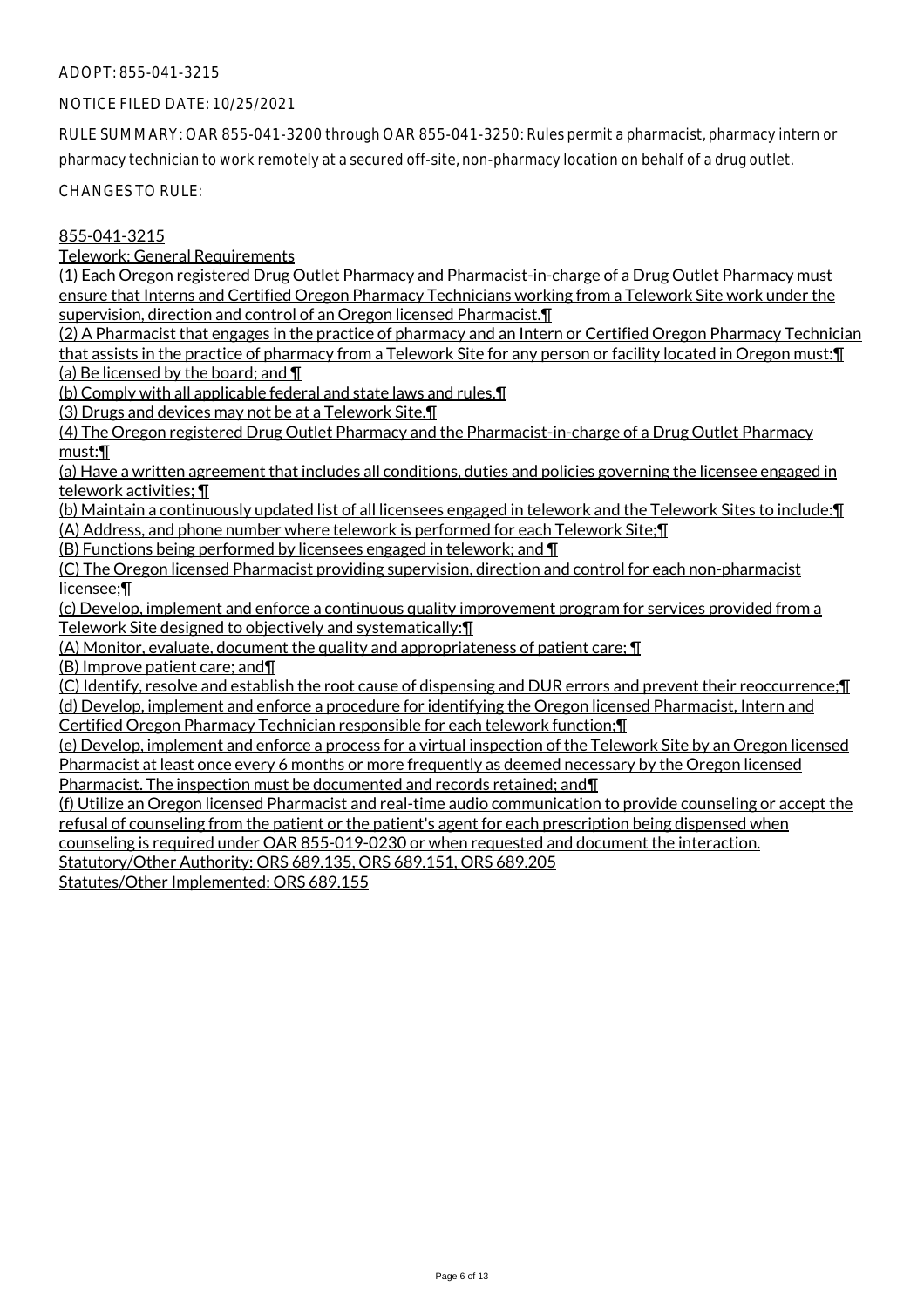#### NOTICE FILED DATE: 10/25/2021

RULE SUMMARY: OAR 855-041-3200 through OAR 855-041-3250: Rules permit a pharmacist, pharmacy intern or pharmacy technician to work remotely at a secured off-site, non-pharmacy location on behalf of a drug outlet.

CHANGES TO RULE:

# 855-041-3220

Telework: Supervision Requirements

The Oregon registered Drug Outlet Pharmacy, Pharmacist-in-charge of the Drug Outlet and the supervising Oregon licensed Pharmacist from the Drug Outlet must:¶

(1) Utilize technology that enables real-time audio and visual connection and have appropriate technology or interface to allow access to information required to complete assigned duties;¶

(2) Ensure telephone audio is recorded, reviewed and stored for all patient interactions completed by Certified Oregon Pharmacy Technicians and Interns;¶

(3) Ensure an Oregon licensed Pharmacist is supervising, directing and controlling each Intern and Certified Oregon Pharmacy Technician and that the continuous audio/visual connection is fully operational;¶

(4) Ensure that an Oregon licensed Pharmacist using professional judgment, determines the frequency of "checkins" for each licensee being supervised via the real-time audio and visual connection with a minimum of at least once per work shift to ensure patient safety, compliance with federal and state laws, and documents the interaction;¶

(5) Be readily available to answer questions and fully responsible for the practice and accuracy of the licensee; and¶

(6) Ensure the Intern or Certified Oregon Pharmacy Technician knows the identity of the Oregon licensed Pharmacist who is providing supervision, direction and control at all times.¶

(7) The Oregon licensed Pharmacist who is supervising an Intern or Certified Oregon Pharmacy Technician at a Telework Site must:¶

(a) Using professional judgment, determine the percentage of patient interactions for each licensee that must be reviewed to ensure public health and safety with a minimum of 5% of patient interactions observed or reviewed;¶ (b) Review patient interactions within 48 hours of the patient interaction to ensure that each licensee is acting within the authority permitted under their license and patients are connected with a pharmacist upon request; I

(c) Document the following within 24 hours of the review in (b):¶

(A) Number of each licensee's patient interactions;¶

(B) Number of each licensee's patient interactions pharmacist is reviewing; ¶

(C) Date and time of licensee patient interaction pharmacist is reviewing; ¶

(D) Date and time of pharmacist review of licensee's patient interaction; and¶

(E) Pharmacist notes of each interaction reviewed; and¶

(d) Report any violation of OAR 855 to the Oregon registered Drug Outlet Pharmacy within 24 hours of discovery and to the board within 10 days. ¶

(8) The Oregon registered Drug Outlet Pharmacy must comply with the pharmacist's determination in (7)(a), employ adequate staff to allow for completion of the review within 48 hours, and retain records.

Statutory/Other Authority: ORS 689.135, ORS 689.151, ORS 689.205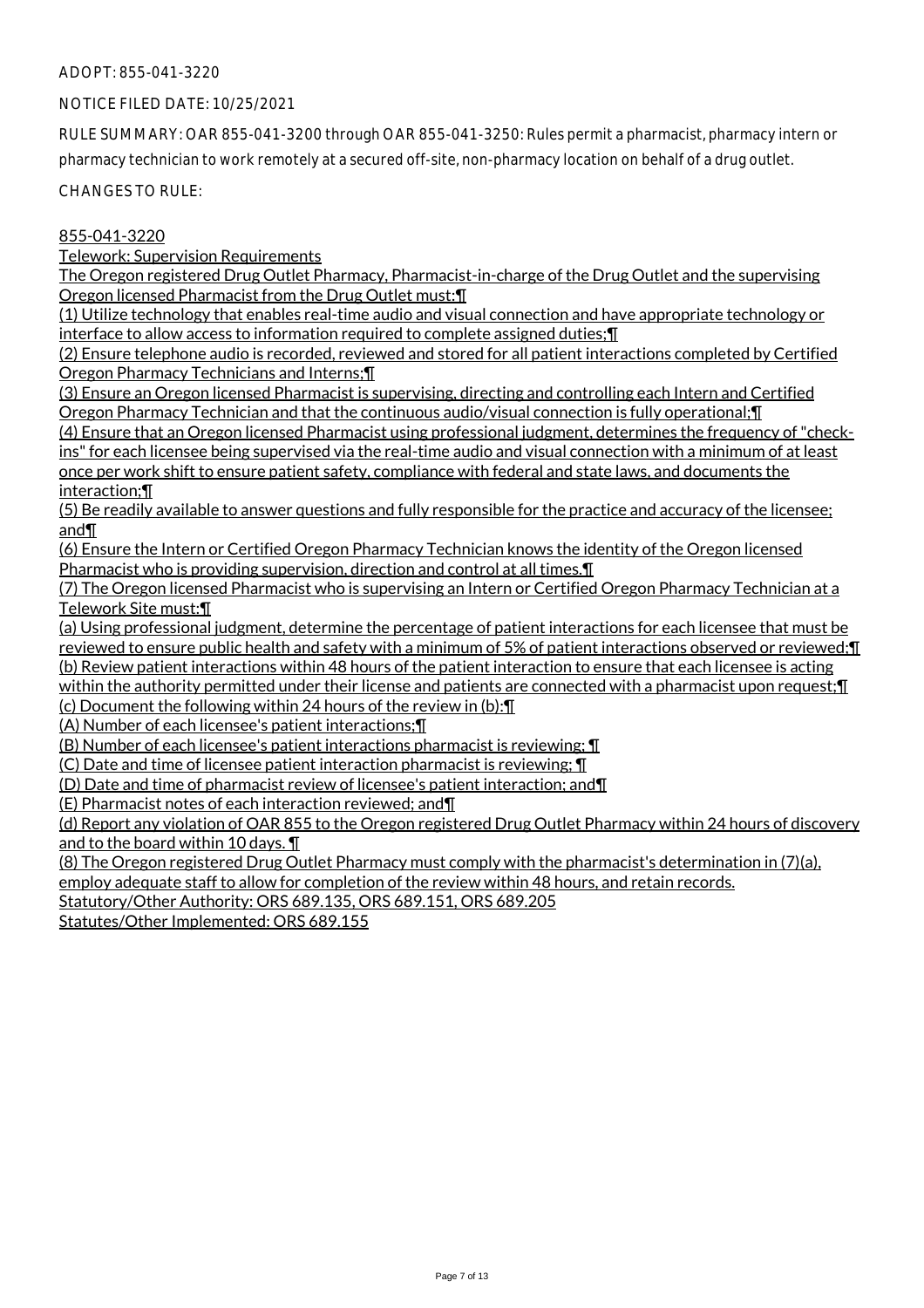#### NOTICE FILED DATE: 10/25/2021

RULE SUMMARY: OAR 855-041-3200 through OAR 855-041-3250: Rules permit a pharmacist, pharmacy intern or pharmacy technician to work remotely at a secured off-site, non-pharmacy location on behalf of a drug outlet.

CHANGES TO RULE:

855-041-3225

Telework: Confidentiality

The Oregon registered Drug Outlet Pharmacy, Pharmacist-in-charge of the Drug Outlet Pharmacy, and the Pharmacist, Intern and Certified Oregon Pharmacy Technician from the Drug Outlet Pharmacy must:¶ (1) Ensure patient and prescription information is managed in compliance with OAR 855-019, OAR 855-025, OAR 855-031, and OAR 855-041.¶ (2) Ensure the security and confidentiality of patient information and pharmacy records.¶

(3) Document and report any confirmed breach in the security of the system or breach of confidentiality. Report of the breach must be reported in writing to the board within ten days of discovery of the event. Statutory/Other Authority: ORS 689.135, ORS 689.151, ORS 689.205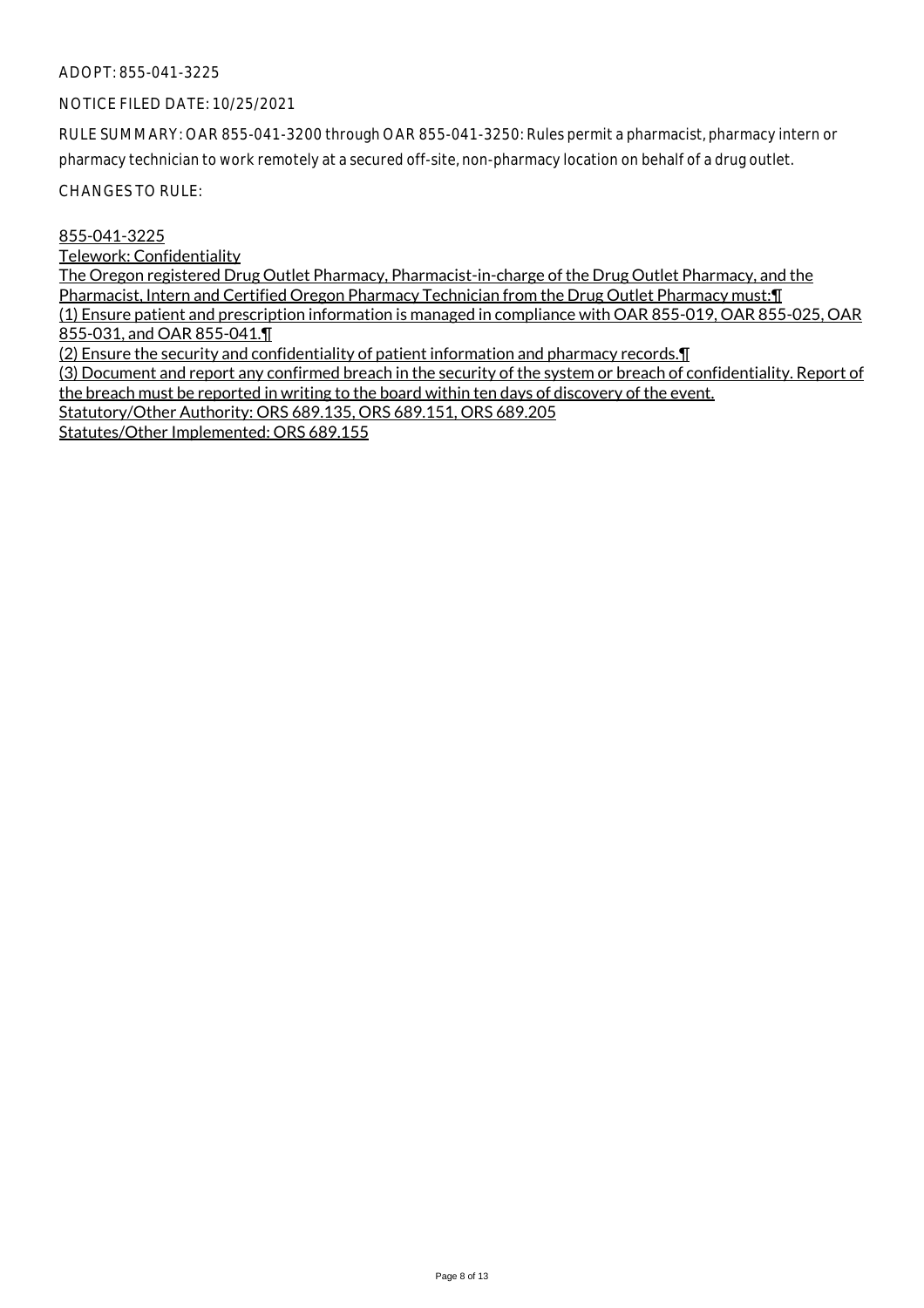# NOTICE FILED DATE: 10/25/2021

RULE SUMMARY: OAR 855-041-3200 through OAR 855-041-3250: Rules permit a pharmacist, pharmacy intern or pharmacy technician to work remotely at a secured off-site, non-pharmacy location on behalf of a drug outlet.

CHANGES TO RULE:

855-041-3230

Telework: Technology

The Oregon registered Drug Outlet Pharmacy, Pharmacist-in-charge of the Drug Outlet and the Pharmacist from the Drug Outlet must: ¶

(1) Use still image capture or store and forward for verification of prescriptions with a camera that is of sufficient quality and resolution so that the Oregon licensed Pharmacist from the Oregon registered Drug Outlet Pharmacy can visually identify each:¶

(a) Source container including manufacturer, name, strength, lot, and expiration;¶

(b) Dispensed product including the imprint and physical characteristics; ¶

(c) Completed prescription container including the label; and ¶

(d) Ancillary document provided to patient at the time of dispensing.¶

(2) Test the continuous audio and visual connection and document that it operates properly before engaging in telework.¶

(3) Develop, implement and enforce a plan for responding to and recovering from an interruption of service which prevents an Oregon licensed Pharmacist from supervising, directing and controlling the Intern and Certified Oregon Pharmacy Technician at the Telework Site.¶

(4) Ensure access to: ¶

(a) Appropriate and current pharmaceutical references based on the services offered; and ¶

(b) Appropriate and current Oregon Revised Statutes, Oregon Administrative Rules, United States Code, Code of Federal Regulations, standards adopted by reference (e.g. USP) based on services offered by the outlet and a

minimum of three years of the Board of Pharmacy quarterly newsletters.¶

(5) Train the Oregon licensed Pharmacists, Interns and Certified Oregon Pharmacy Technicians in the operation of continuous audio and visual connection.

Statutory/Other Authority: ORS 689.135, ORS 689.151, ORS 689.205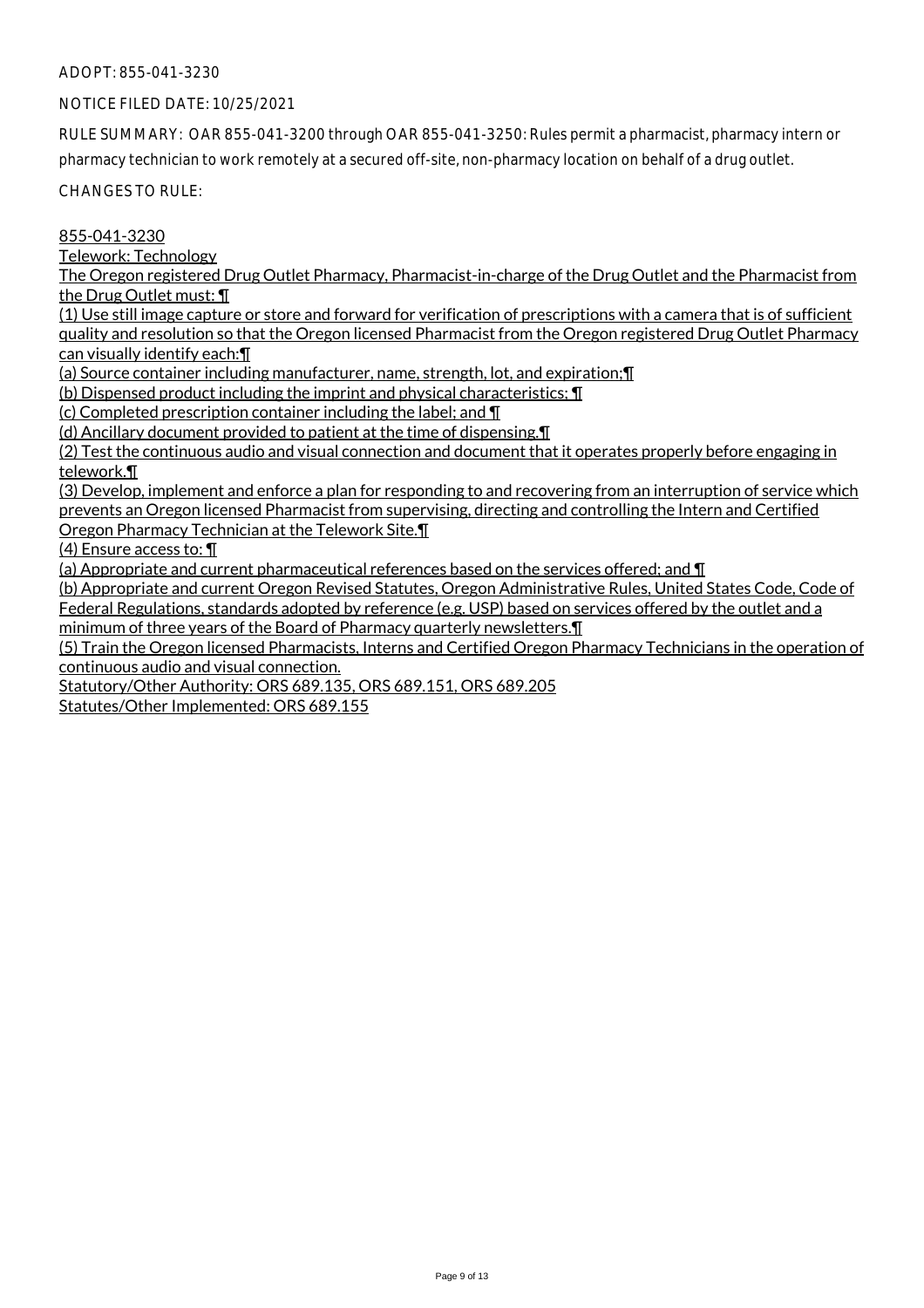#### NOTICE FILED DATE: 10/25/2021

RULE SUMMARY: OAR 855-041-3200 through OAR 855-041-3250: Rules permit a pharmacist, pharmacy intern or pharmacy technician to work remotely at a secured off-site, non-pharmacy location on behalf of a drug outlet.

CHANGES TO RULE:

# 855-041-3235

Telework: Personnel

(1) The Oregon licensed Pharmacist-in-charge of the Drug Outlet Pharmacy is responsible for all operations at Drug Outlet Pharmacy including responsibility for the continuous audio and visual connection and enforcing policies and procedures.¶

(2) A Drug Outlet Pharmacy may not utilize Pharmacy Technicians, or unlicensed personnel at Telework Sites. ¶ (3) An Intern or Certified Oregon Pharmacy Technician working at a Telework Site is required to have at least one year experience performing similar services for an Oregon registered Drug Outlet Pharmacy during the three years preceding the date the Intern or Certified Oregon Pharmacy Technician begins teleworking.¶ (4) The Oregon licensed Pharmacist from the Drug Outlet Pharmacy who is supervising a licensee at a Telework

Site must determine and document how many licensed individuals the pharmacist is capable of supervising, directing and controlling based on the services being provided. ¶

(5) When supervising an Intern or Certified Oregon Pharmacy Technician working at a Telework Site, the Oregon licensed Pharmacist may supervise no more than four licensees among all locations, including the Drug Outlet Pharmacy.¶

(6) The Drug Outlet Pharmacy is required to comply with the pharmacist's determination in (4) and retain records.¶

(7) Prior to working at a Telework Site, the Intern or Certified Oregon Pharmacy Technician and the Oregon licensed Pharmacist supervising the Telework Site must have completed a training program on the use of all equipment necessary for secure operation of the Telework Site.

Statutory/Other Authority: ORS 689.135, ORS 689.151, ORS 689.205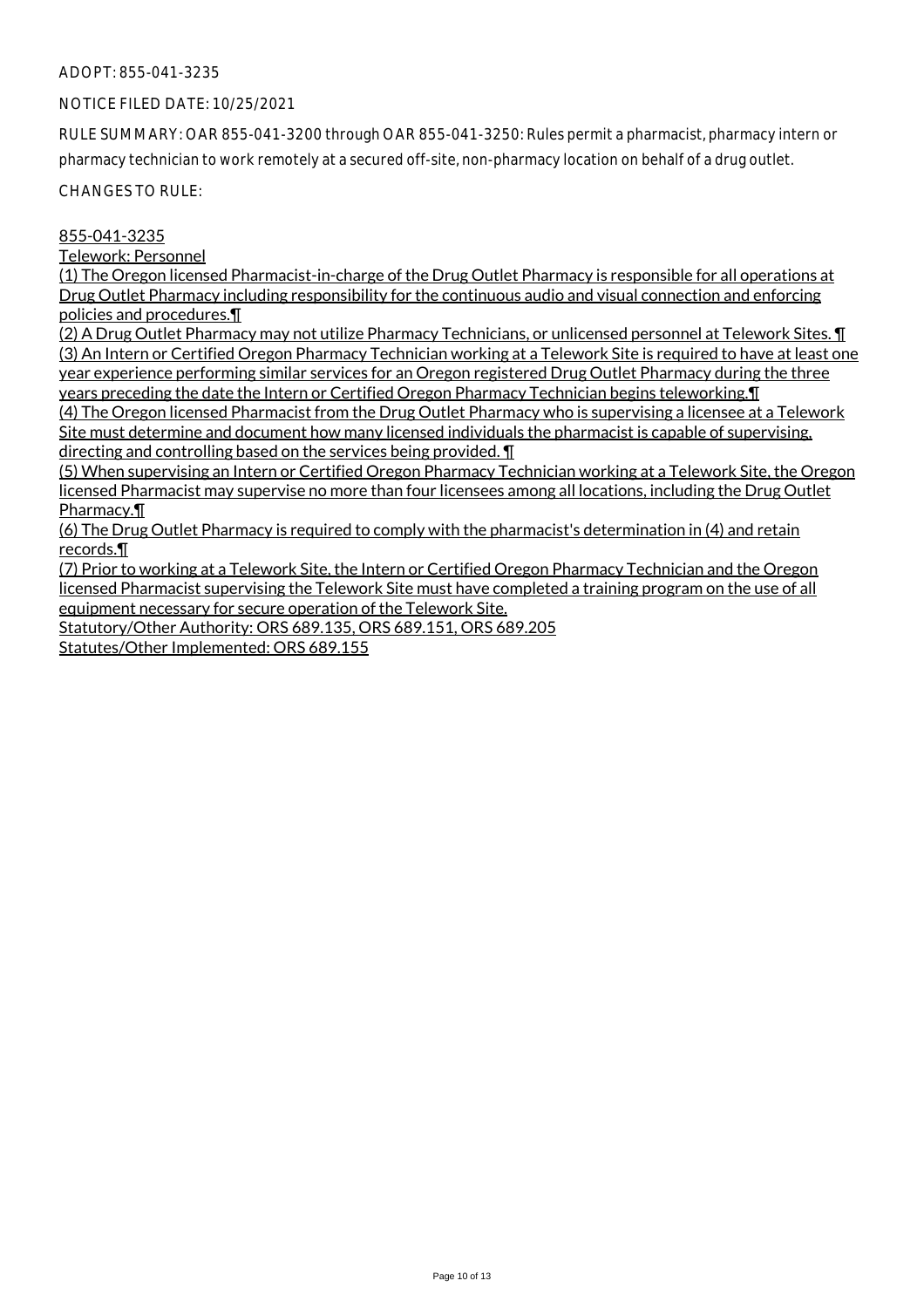#### NOTICE FILED DATE: 10/25/2021

RULE SUMMARY: OAR 855-041-3200 through OAR 855-041-3250: Rules permit a pharmacist, pharmacy intern or pharmacy technician to work remotely at a secured off-site, non-pharmacy location on behalf of a drug outlet.

CHANGES TO RULE:

# 855-041-3240

Telework: Environment and Security

(1) Telework Sites must be located in a designated area where:¶

(a) All equipment is stored; ¶

(b) All work is performed; and¶

(c) Confidentiality is maintained such that patient information cannot be viewed or overheard by anyone other than the Pharmacist, Intern or Certified Oregon Pharmacy Technician.¶

(2) The Pharmacist-in-charge of the Drug Outlet Pharmacy and each Oregon licensed Pharmacist supervising a Telework Site is responsible for ensuring the Telework Site has a designated work area that is secure and has been approved and documented by an Oregon licensed Pharmacist prior to utilization. ¶

(3) All computer equipment used at the Telework Site must:¶

(a) Establish and maintain a secure connection to the pharmacy and patient information;¶

(b) Utilize equipment that prevents unauthorized access to the pharmacy and patient information; and¶

(c) Be configured so that the pharmacy and patient information is not accessible when:¶

(A) There is no Oregon licensed Pharmacist actively supervising the Intern or Certified Oregon Pharmacy Technician who is assisting in the practice of pharmacy from a Telework Site; or¶

(B) There is no Pharmacist, Intern or Certified Oregon Pharmacy Technician present at the Telework Site; or¶ (C) Any component of the real-time audio and visual connection is not functioning; and¶

(d) Comply with all security and confidentiality requirements.¶

(4) A record must be maintained with the date, time and identification of the licensee accessing patient or pharmacy records from a Telework Site.¶

(5) Interns and Certified Oregon Pharmacy Technicians may only work from a Telework Site when authorized in real-time by an Oregon licensed Pharmacist who is supervising the licensee at the Telework Site.¶

(6) All records must be stored in a secure manner that prevents access by unauthorized persons.

Statutory/Other Authority: ORS 689.135, ORS 689.151, ORS 689.205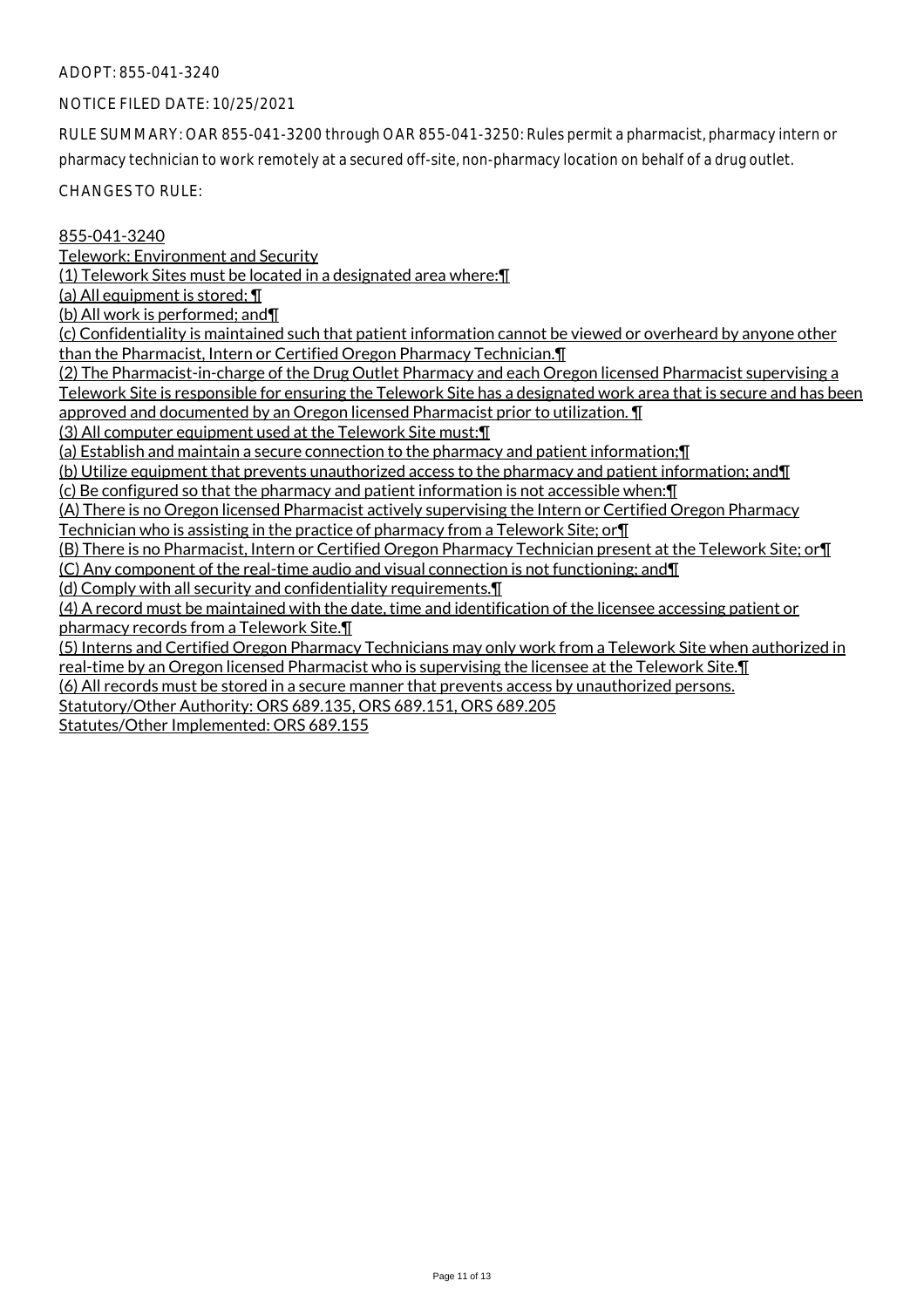#### NOTICE FILED DATE: 10/25/2021

RULE SUMMARY: OAR 855-041-3200 through OAR 855-041-3250: Rules permit a pharmacist, pharmacy intern or pharmacy technician to work remotely at a secured off-site, non-pharmacy location on behalf of a drug outlet.

CHANGES TO RULE:

855-041-3245

Telework: Policies and Procedures

(1) If a Drug Outlet Pharmacy utilizes licensees at Telework Sites the Drug Outlet Pharmacy and the Oregon licensed Pharmacist-in-charge is accountable for establishing, maintaining, and enforcing written policies and procedures for the licensees working from a Telework Site. The written policies and procedures must be maintained at the Drug Outlet Pharmacy and must be available to the board upon request. ¶

(2) The written policies and procedures must include at a minimum the services, responsibilities and accountabilities of the licensee engaging in telework including;¶

(a) Security;¶

(b) Operation, testing and maintenance of the audio and visual connection;¶

(c) Detailed description of work performed;¶

(d) Oregon licensed Pharmacist supervision, direction and control of Interns and Certified Oregon Pharmacy Technicians;¶

(e) Recordkeeping;¶

(f) Patient confidentiality;¶

(g) Continuous quality improvement;¶

(h) Plan for discontinuing and recovering services if audio and visual connection disruption occurs;¶

(i) Confirmation of dedicated, secure Telework Sites;¶

(j) Documenting the identity, function, location, date and time of the licensees engaging in telework;¶

(k) Written agreement with licensees engaging in telework outlining specific functions performed, conditions and policies governing the operation of the Telework Site; and¶

(l) Equipment.

Statutory/Other Authority: ORS 689.135, ORS 689.151, ORS 689.205 Statutes/Other Implemented: ORS 689.155